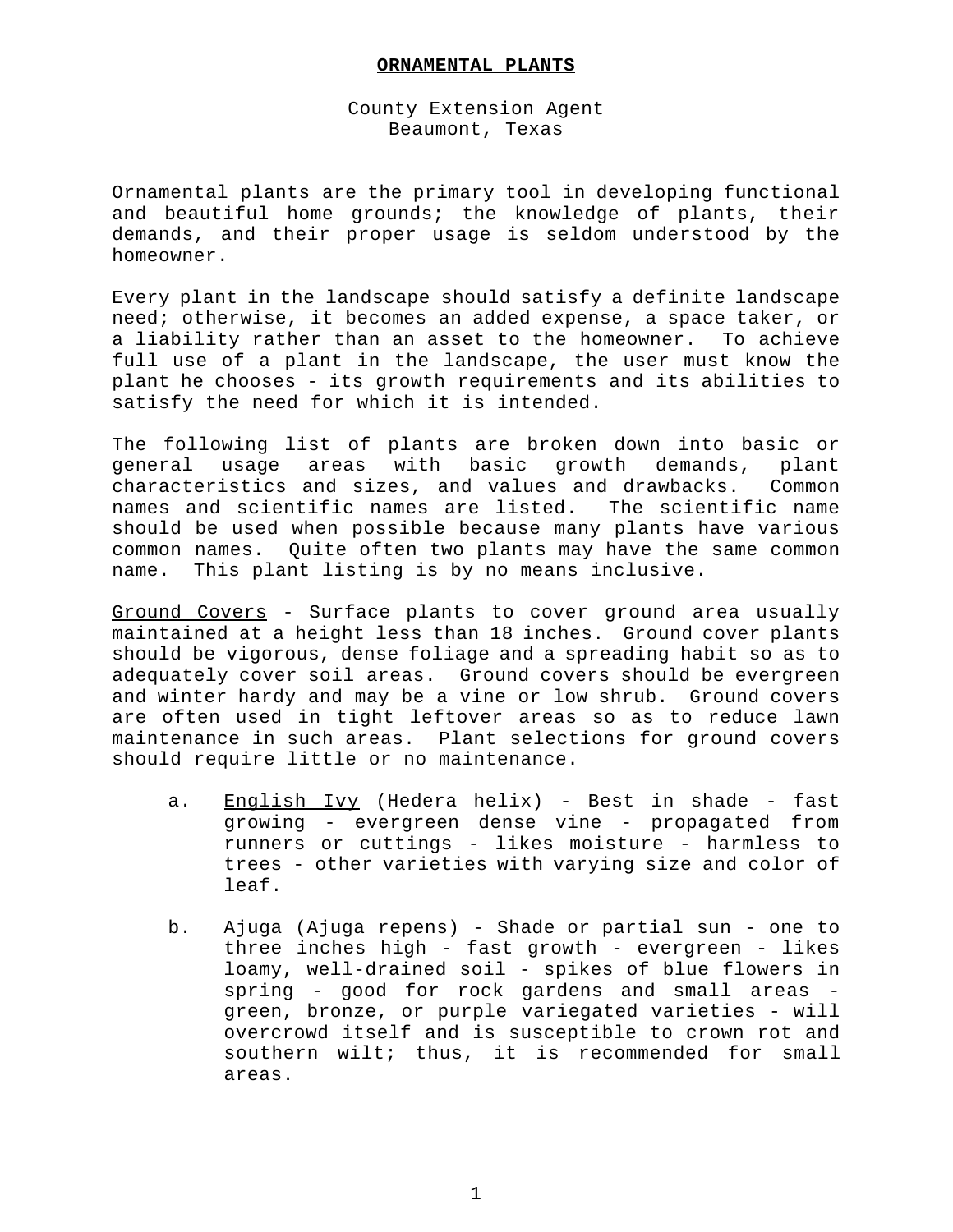- c. Confederate or Star Jasmine (Trachelospermum jasminoides) - Fast growing, evergreen, twining vine sun or shade.
- d. Dwarf Junipers Numerous varieties juniperus procumbens and Juniperous horizontalis "Bar Harbor" good examples - blue-green evergreen foliage, dense growth, demands sun and well-drained soil - good for rock gardens - susceptible to red spider and bagworm.
- e. Trailing Lantana (Lantana sellowiana) and other varieties - tolerates poor soil - prefers sun semievergreen - abundant lavender blooms all summer trailing type.
- f. Liriope (Liriope muscari) sun or shade spike type foliage on plants which clump - lavender-blue spike flowers in summer - several varieties with Liriope majestic having a double bloom and a variegated variety.
- g. Monkey Grass or Mondo Grass (Ophiopogon, Mondo japonicum) - Sun or shade - very hardy - easy culture.
- h. Plumbago (Plumbago capensis) Best in sun or semishade - not winter hardy but returns in spring blue flowers all summer into fall - a shrub standing three feet high with a vining character - easy culture.
- i. Strawberry Begonia (Saxifrage decipiens) Shade or filtered sun - hugs ground - spreads by runners likes moisture - tends to die back if exposed to too much summer heat - good in rock gardens - rose colored foliage in winter - recommended for small areas.
- j. Cast Iron plants (Aspidistra) Rugged-sun or shade prefers shade - stands two feet high - large coarse textured leaves - evergreen but dies back with severe cold to return in spring - variegated variety.
- k. Japanese Purple Honeysuckle (Lonicera japonica chinensis) - Sun or partial shade - shrub with vining characteristics - dense evergreen - rugged honeysuckle blooms in late spring or early summer purple foliage in fall and winter - fast growing.
- l. Vinca Periwinkle (Vinca major) Shade or partial sun - fast growing, evergreen, twining vine - blue flowers in late spring - mounds up to 18 inches - recommended for large areas, ditch banks, rock gardens, etc. also variegated variety.